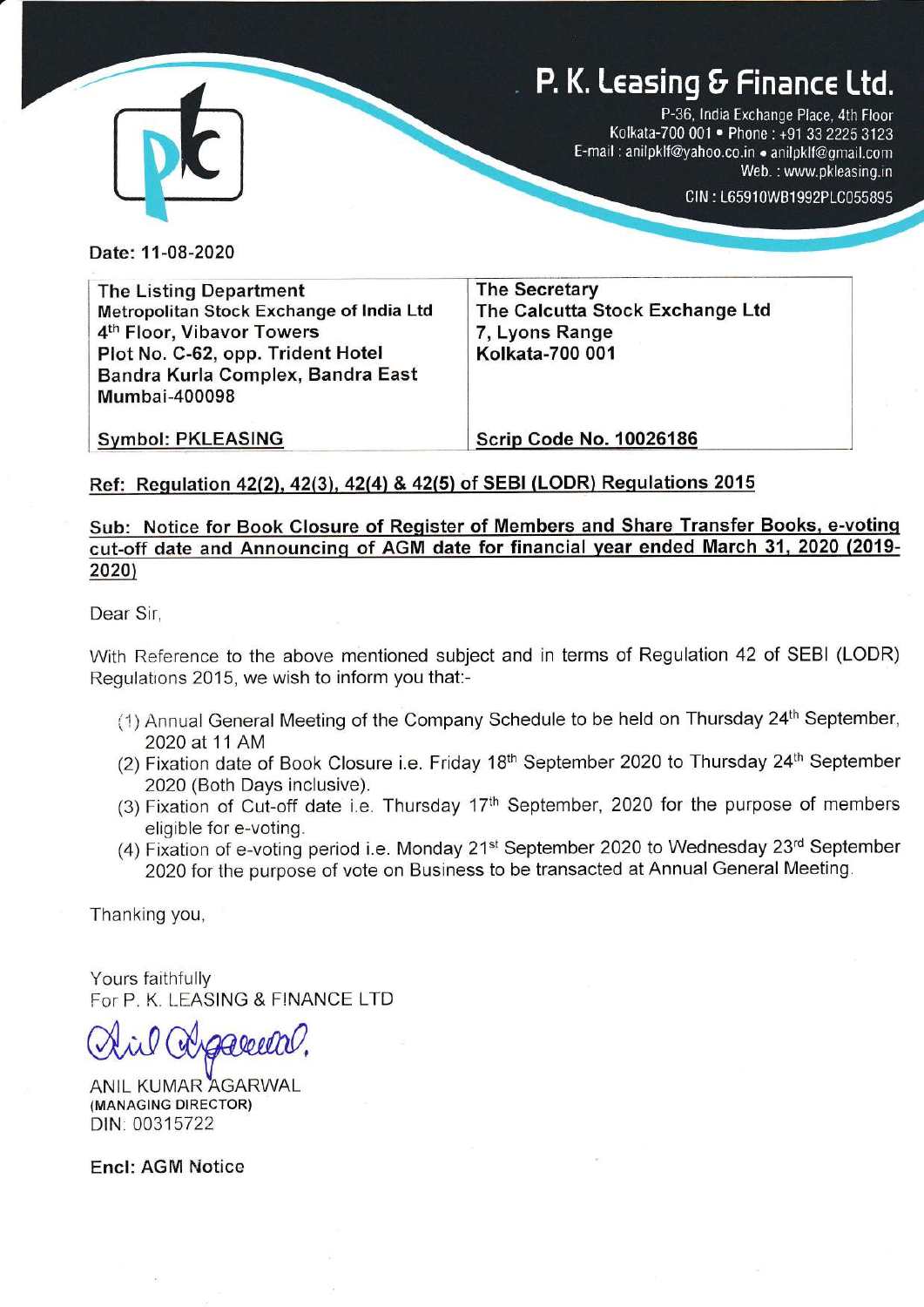**Notice** is hereby given that **28th Annual General Meeting** of members of P.K. Leasing & Finance Limited will be held on **Thursday, 24th September 2020** at **11:00 a.m.** at the registered office of the Company at **P‐36, India Exchange Place, 4th Floor, Kolkata‐700 001** to transact the following businesses:

# **ORDINARY BUSINESS:**

# **Item No. 1‐Adoption of financial Statements for the financial year ended 31st March 2020:**

To receive, consider and adopt the Audited Financial Statements (Balance Sheet, Statement of Profit & Loss, Cash Flow Statements and other financial Reports) of the company for the financial year ended March 31, 2020 and the report of the Board of Directors ("the Board") and Auditors thereon.

# **Item No. 2‐Retirement by Rotation of Director:**

To appoint a Director in the place of Mr.Anil Kumar Agarwal (DIN-**00315722**) who retires by rotation and being eligible offers himself for re-appointment.

# **SPECIAL BUSINESS:**

# **Item No. 3‐To Approve the Re‐Appointment of Managing Director**

To consider and if thought fit, to pass with or without modification, the following resolution as **ordinary resolution:**

"RESOLVED THAT pursuant to the provisions of SEBI (Listing Obligations & Disclosure Requirements) Regulations, 2015 and Sections 117, 196, 197 and 203 read with Schedule V and Article of Association of the Company as amended from time to time and all other applicable provisions of the Companies Act 2013 and the Companies (Appointment & Remuneration of Managerial Personnel) Rules, 2014 (Including any statutory modification or reenactment(s) thereof for the time being in force), the approval of the members/shareholders of the Company be and are hereby accorded to approve the terms of re‐appointment and remuneration of Mr.Anil Kumar Agarwal (DIN‐ **00315722**) as the Chairman and Managing Director (Key Managerial Personnel) of the Company, for a period of five years from April 1, 2020 to March 31, 2025 as recommend/ approved by the Nomination & Remuneration Committee and Board of Directors in its meeting held on January 27, 2020, on the terms and conditions including remuneration for period of 3 (three years) on the terms and conditions including remuneration as set out below, with liberty to Board of Directors and/or Nomination and Remuneration Committee to alter and vary the terms and conditions subject to the same not exceeding the limit specified under Schedule V to the Companies Act, 2013 or any statutory modifications or re-enactment thereof

# **i) SALARY:**

A Consolidated salary (including allowances) of Rs. 9, 00,000/‐ (Rupees Nine Lacs) per annum to Rs 18, 00,000/‐ (Rupees Fifteen Lacs only) per annum shall be payable to Mr.Anil Kumar Agarwal.

# **ii) OTHER BENEFITS**:

The Company's contribution to provident fund, superannuation or annuity fund, gratuity payable and encashment of leave, if any, shall be in addition to the remuneration under (i) above.

# **iii) OTHER TERMS AND CONDITIONS**

a. He shall be entitled to re-imbursement of actual out-of pocket expenses incurred in connection with the business of the Company.

b. He shall be entitled to re‐imbursement of entertainment expenses incurred for the business of the Company.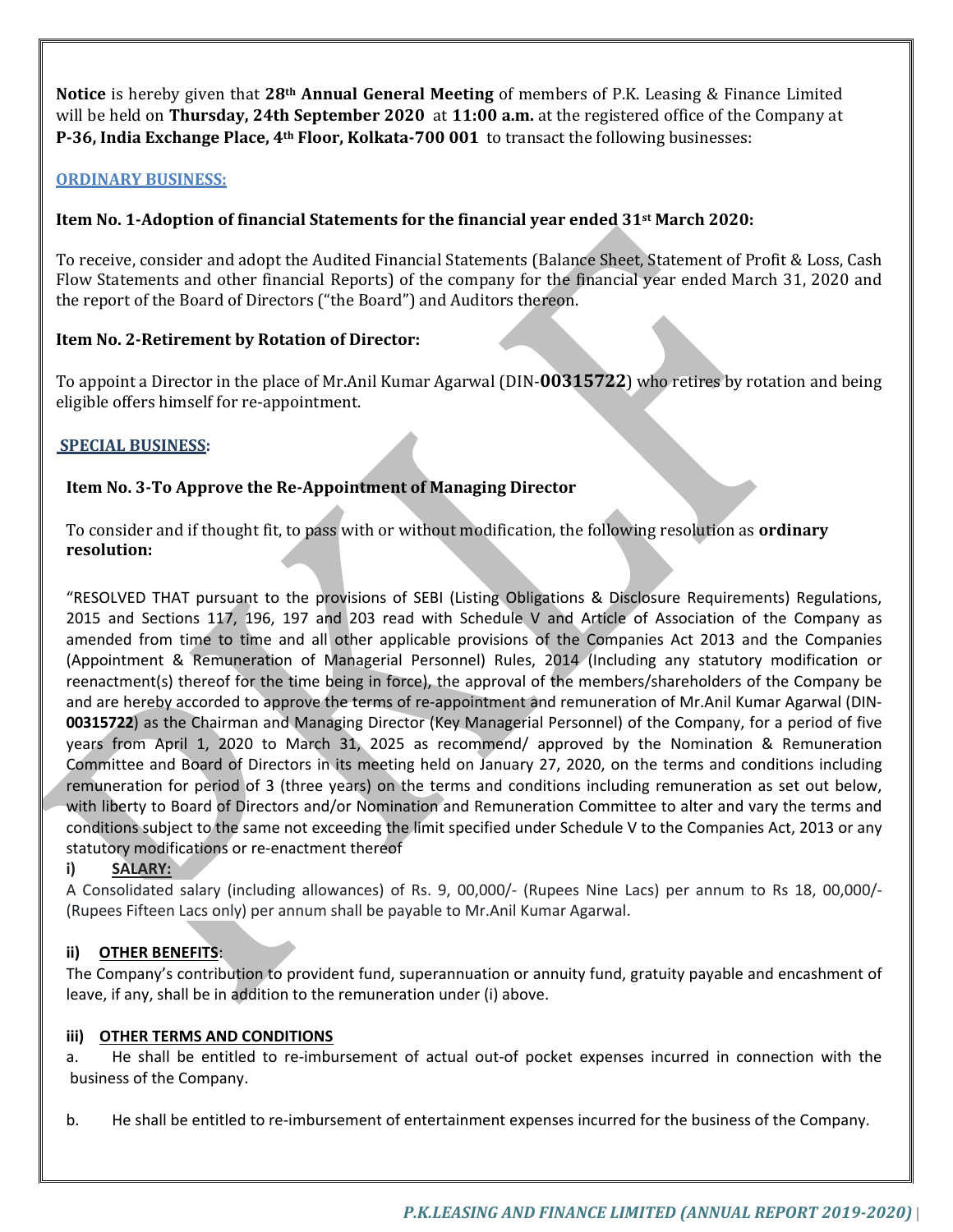c. He shall be entitled to re‐imbursement of expenses incurred for travelling, board and lodging during business trips and provision for car(s) for the use of Company's business and communication expenses.

d. The above stated expenses shall be reimbursed at actuals and not considered as perquisites.

e. He will perform his duties as such with regard to all work of the Company and will manage and attend to such business and carry out the orders and directions given by the Board from time to time in all respects and conform to and comply with all such directions and regulations as may be assigned by the Board from time to time. The Board may also from time to time entrust to and confer upon him for the time being such power exercisable under the authority of the Board as it think fit and may confer such power for such time and to be exercised for such objects and purpose and upon such terms and conditions and with such restrictions as it think fit and may from time to time revoke, withdraw, alter or vary all or any such power. His function will be under the overall authority and supervision of Board of Directors.

f. He shall act in accordance with the Articles of Association of the Company and shall abide by the provisions contained in section 166 of the Companies Act, 2013 with regard to the duties of Directors.

g. He shall be subject to retirement by rotation during his tenure as a Managing Director. However in case of his re-appointment as director immediately on retirement by rotation he shall be continue to hold his office as Whole time Director and re‐appointment shall not be deemed to constitute break of his appointment;**"**

"**RESOLVED FURTHER THAT** the total Managerial Remuneration payable to Managing director of the Company in any financial year is in accordance with the provisions of applicable Sections of the Companies Act, 2013 and rules made thereunder and Section II of Part II of Schedule V of the Companies Act, 2013."

**"RESOLVED FURTHER THAT** any Director of the Company and/or Miss. Deepika Luharuka, Company Secretary of the Company be and are hereby severally authorized to do all such acts, deeds, things including filing of resolution with Registrar of Companies and deal with all such matters and in its absolute discretion as may be consider necessary, expedient or desirable to give effect to all the above resolutions.**"**

# **By order of the Board For P.K.LEASING & FINANCE LTD**

**Anil Kumar Agarwal Managing** Director  **DIN: 00315722 Place: Kolkata Add: P‐36, India Exchange Place**, **Date: 11.08.2020 4th Floor, Kolkata‐700001**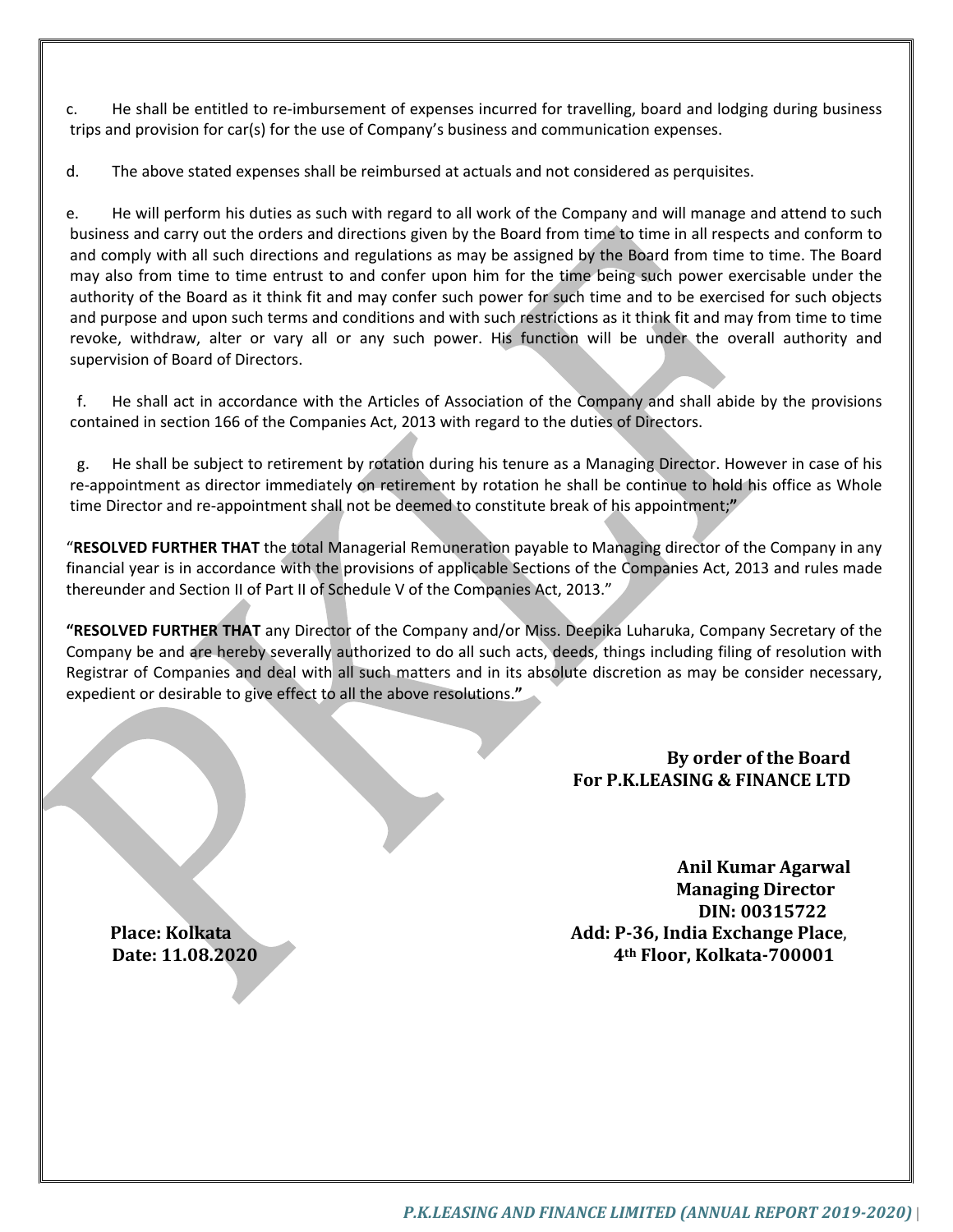# **NOTES:**

- 1. In view of the continuing Covid-19 pandemic, the Ministry of Corporate Affairs ("MCA") has vide its circular dated May 5, 2020 read with circulars dated April 8, 2020 and April 13, 2020 (collectively referred to as "MCA Circulars") permitted the holding of the Annual General Meeting ("AGM") through VC / OAVM, without the physical presence of the Members at a common venue. In compliance with the provisions of the Companies Act, 2013 ("Act"), SEBI (Listing Obligations and Disclosure Requirements) Regulations, 2015 ("SEBI Listing Regulations") and MCA Circulars, the AGM of the Company is being held through VC / OAVM.
- 2. The Explanatory Statement pursuant to the provisions of Section 102 of the Companies Act, 2013, which sets out details relating to Special Business at the meeting, is annexed hereto
- 3. Pursuant to the provisions of the Act, a Member entitled to attend and vote at the AGM is entitled to appoint a proxy to attend and vote on his/her behalf and the proxy need not be a Member of the Company. Since this AGM is being held pursuant to the MCA Circulars through VC / OAVM, physical attendance of Members has been dispensed with. Accordingly, the facility for appointment of proxies by the Members will not be available for the AGM and hence the Proxy Form and Attendance Slip are not annexed to this Notice.
- 4. Institutional / Corporate Shareholders (i.e. other than individuals / HUF, NRI, etc.) are required to send a scanned copy (PDF/JPG Format) of its Board or governing body Resolution/Authorization etc., authorizing its representative to attend the AGM through VC / OAVM on its behalf and to vote through e-voting. The said Resolution/Authorization shall be sent to the Scrutinizer by email through its registered email address to mseema8@gmail.com
- 5. The Members can join the Annual General Meeting in the VC/OAVM mode 30 minutes before and after the scheduled time of the commencement of the Meeting by following the procedure mentioned in the Notice. The facility of participation at the Annual General Meeting through VC/OAVM will be made available for at least 150 members on first come first served basis. This will include large Shareholders (Shareholders holding 2% or more shareholding), Promoters, Institutional Investors, Directors, Key Managerial Personnel, the Chairpersons of the Audit Committee, Nomination and Remuneration Committee and Stakeholders Relationship Committee, Auditors etc. who are allowed to attend the Annual General Meeting without restriction on account of first come first served basis.
- 6. Pursuant to the provisions of Section 91 of the Companies Act, 2013 and SEBI (Listing Obligations and Disclosure Requirements) Regulations, 2015, the Register of Members and Share Transfer Books of the Company will remain closed from 18<sup>th</sup> September, 2020 to 24<sup>th</sup> September 2020.
- 7. As per Regulation 40 of SEBI Listing Regulations, as amended, securities of listed company's shares can be transferred only in dematerialized form with effect from, April 1, 2019, except in case of request received for transmission or transposition of securities. In view of this and to eliminate all risks associated with physical shares and for ease of portfolio management, members holding shares in physical form are requested to consider converting their holdings to dematerialized form. Members can contact the Company or Company's Registrars and Transfer Agents, Niche Technologies Private Limited for assistance in this regard.
- 8. Members who have not yet registered their email addresses are requested to register the same with their DPs in case the shares are held by them in electronic form and with the company in case the shares are held by them in physical form.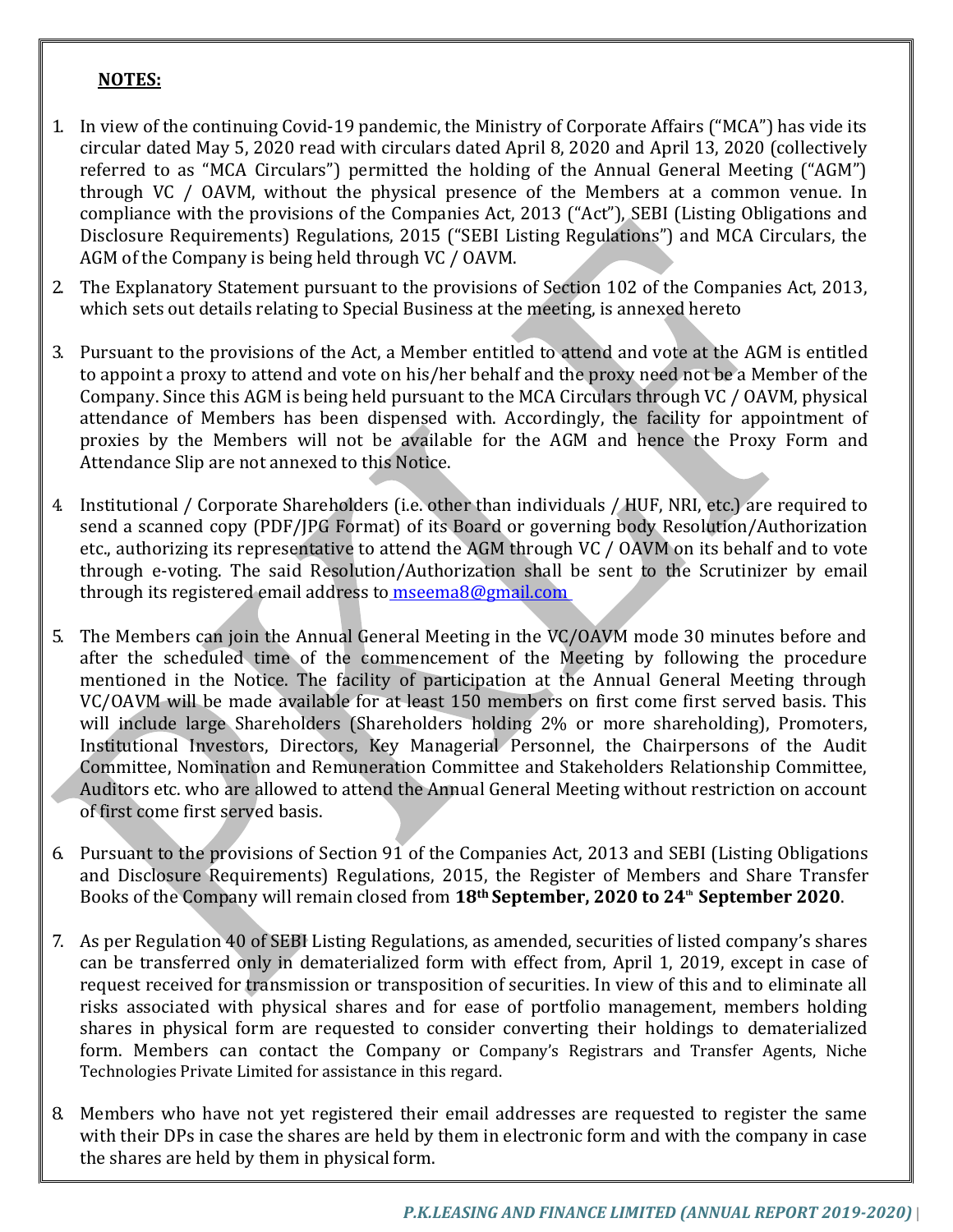- 9. Members are requested to intimate changes, if any, pertaining to their name, postal address, email address, telephone/ mobile numbers, Permanent Account Number (PAN), mandates, nominations, power of attorney, bank details such as, name of the bank and branch details, bank account number, MICR code, IFSC code, etc., to their DPs in case the shares are held by them in electronic form and to Company in case the shares are held by them in physical form.
- 10. As per the provisions of Section 72 of the Act, the facility for making nomination is available for the Members in respect of the shares held by them. Members who have not yet registered their nomination are requested to register the same by submitting Form No. SH-13. Members are requested to submit the said details to their DP in case the shares are held by them in electronic form and to Company in case the shares are held in physical form.
- 11. Members holding shares in physical form, in identical order of names, in more than one folio are requested to send to the Company, the details of such folios together with the share certificates for consolidating their holdings in one folio. A consolidated share certificate will be issued to such Members after making requisite changes.
- 12. In case of joint holders, the Member whose name appears as the first holder in the order of names as per the Register of Members of the Company will be entitled to vote at the AGM.
- 13. In compliance with the aforesaid MCA Circulars and SEBI Circular dated May 12, 2020, Notice of the AGM along with the Annual Report 2019-20 is being sent only through electronic mode to those Members whose email addresses are registered with the Company. Members may note that the Notice and Annual Report 2019-20 will also be available on the Company's website www.pkleasing.in and websites of the Stock Exchanges i.e. Metropolitan Stock Exchange of India at www.msei.in and on the website of CDSL.
- 14. Members attending the AGM through VC / OAVM shall be counted for the purpose of reckoning the quorum under Section 103 of the Act.
- 15. Since the AGM will be held through VC / OAVM, the Route Map is not annexed in this Notice

16. Instructions for e-voting and joining the AGM are as follows:

# VOTING THROUGH ELECTRONICS MEANS

- 1. In compliance with the provisions of Section 108 of the Act, read with Rule 20 of the Companies (Management and Administration) Rules, 2014, as amended from time to time, and Regulation 44 of the SEBI Listing Regulations, the Members are provided with the facility to cast their vote electronically, through the e-voting services provided by NSDL, on all the resolutions set forth in this Notice. The instructions for e-voting are given herein below.
- 2. The remote e-voting period commences on **Monday, September 21, 2020 (9:00 a.m. IST) and ends on Wednesday September 23, 2020 (5:00 p.m. IST).** During this period, Members holding shares either in physical form or in dematerialized form, as on **Thursday, September 17, 2020** i.e. cut-off date, may cast their vote electronically. The e-voting module shall be disabled by CDSL for voting thereafter. Those Members, who will be present in the AGM through VC / OAVM facility and have not cast their vote on the Resolutions through remote e-voting and are otherwise not barred from doing so, shall be eligible to vote through e-voting system during the AGM.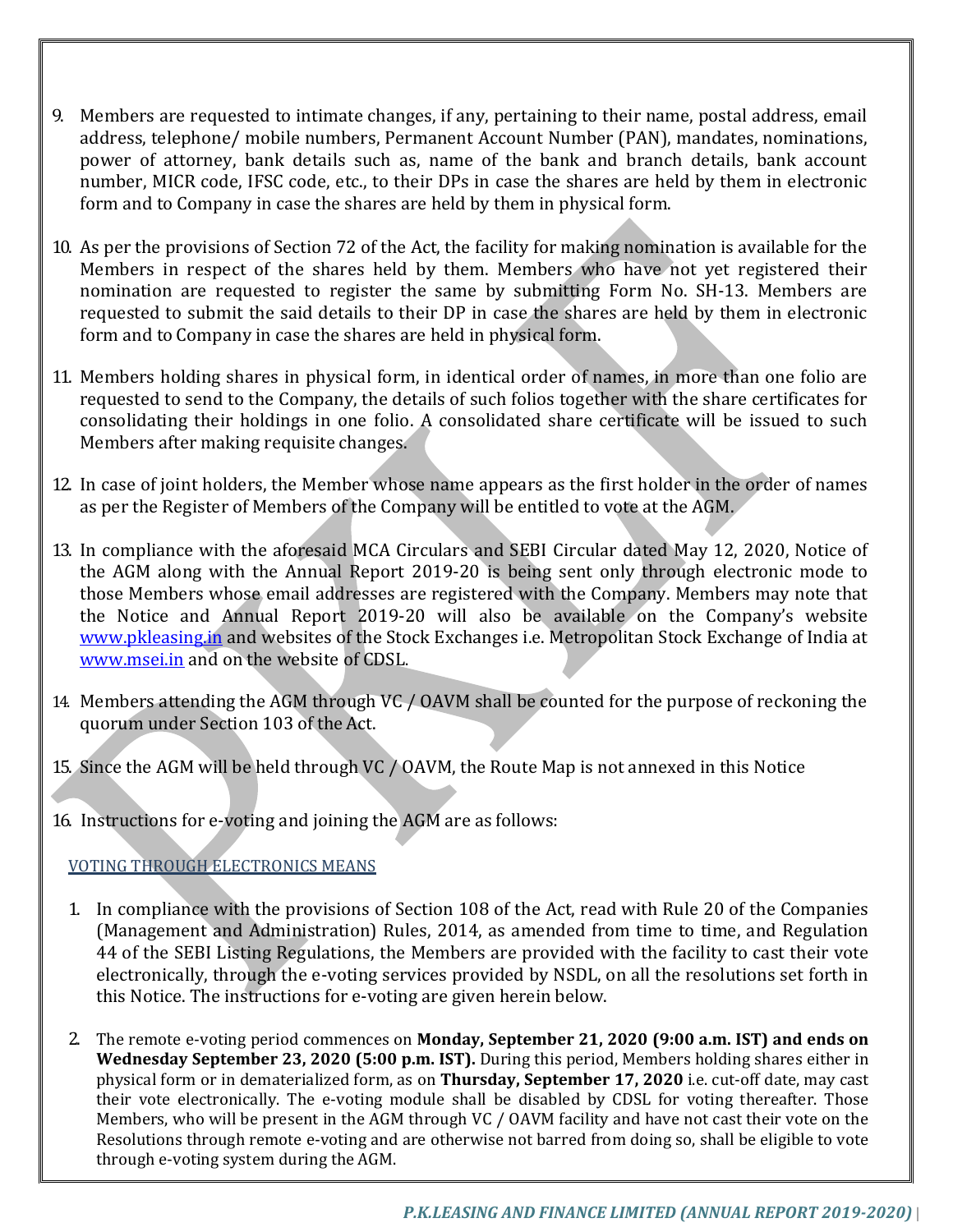- 3. The Board of Directors has appointed **Ms. Seema Manglunia (Membership No. FCS 9390) of Practicing Company Secretaries** as the Scrutinizer to scrutinize the voting during the AGM and remote e-voting process in a fair and transparent manner.
- 4. The Members who have cast their vote by remote e-voting prior to the AGM may also attend/ participate in the AGM through VC / OAVM but shall not be entitled to cast their vote again.
- 5. The voting rights of Members shall be in proportion to their shares in the paid-up equity share capital of the Company as on the cut-off date.
- 6. Any person, who acquires shares of the Company and becomes a Member of the Company after sending of the Notice and holding shares as of the cut-off date, may obtain the login ID and password by sending request at anilpklf@yahoo.co.in However, if he/she is already registered with CDSL for remote e-voting then he/she can use his/her existing User ID and password for casting the vote

# **PROCESS FOR E‐VOTING:**

- (i) The shareholders should log on to the e-voting website www.evotingindia.com during the voting period
- (ii) Click on "Shareholders" tab.
- (iii) Now enter your User ID
- a. For CDSL: 16 digits beneficiary ID,
- b. For NSDL: 8 Character DP ID followed by 8 Digits Client ID,
- c. Members holding shares in Physical Form should enter Folio Number registered with the Company, excluding the special characters.
- (iv) Next enter the Image Verification as displayed and Click on Login.
- (v) If you are holding shares in Demat form and had logged on to www.evotingindia.com and voted on an earlier voting of any company, then your existing password is to be used.
- (vi) If you are a first time user follow the steps given below:

|             | For Members holding shares in Demat Form and Physical Form                                                                                                                                                                                                                                                                                                                                                                                                                                                                                                                                                                                           |  |
|-------------|------------------------------------------------------------------------------------------------------------------------------------------------------------------------------------------------------------------------------------------------------------------------------------------------------------------------------------------------------------------------------------------------------------------------------------------------------------------------------------------------------------------------------------------------------------------------------------------------------------------------------------------------------|--|
| <b>PAN</b>  | Enter your 10 digit alpha-numeric PAN issued by Income Tax Department<br>(Applicable for both demat shareholders as well as physical shareholders)<br>Members who have not updated their PAN with the<br>Company/Depository Participant are requested to use the first two<br>letters of their name and the 8 digits of the sequence number in the<br>PAN Field.<br>• In case the sequence number is less than 8 digits enter the applicable<br>number of 0's before the number after the first two characters of the<br>name in CAPITAL letters. Eg. If your name is Ramesh Kumar with<br>sequence number 1 then enter RA00000001 in the PAN Field. |  |
| <b>DOB</b>  | Enter the Date of Birth as recorded in your demat account with the depository<br>or in the company records for your folio in dd/mm/yyyy format                                                                                                                                                                                                                                                                                                                                                                                                                                                                                                       |  |
| <b>Bank</b> | Enter the Bank Account Number as recorded in your demat account with the                                                                                                                                                                                                                                                                                                                                                                                                                                                                                                                                                                             |  |
| Account     | depository or in the company records for your folio.                                                                                                                                                                                                                                                                                                                                                                                                                                                                                                                                                                                                 |  |
| Number      | Please Enter the DOB or Bank Account Number in order to Login.                                                                                                                                                                                                                                                                                                                                                                                                                                                                                                                                                                                       |  |
| (DBD)       | • If both the details are not recorded with the depository or company<br>then please enter the member-id / folio number in the Bank Account<br>Number details field as mentioned in above instruction (iv).                                                                                                                                                                                                                                                                                                                                                                                                                                          |  |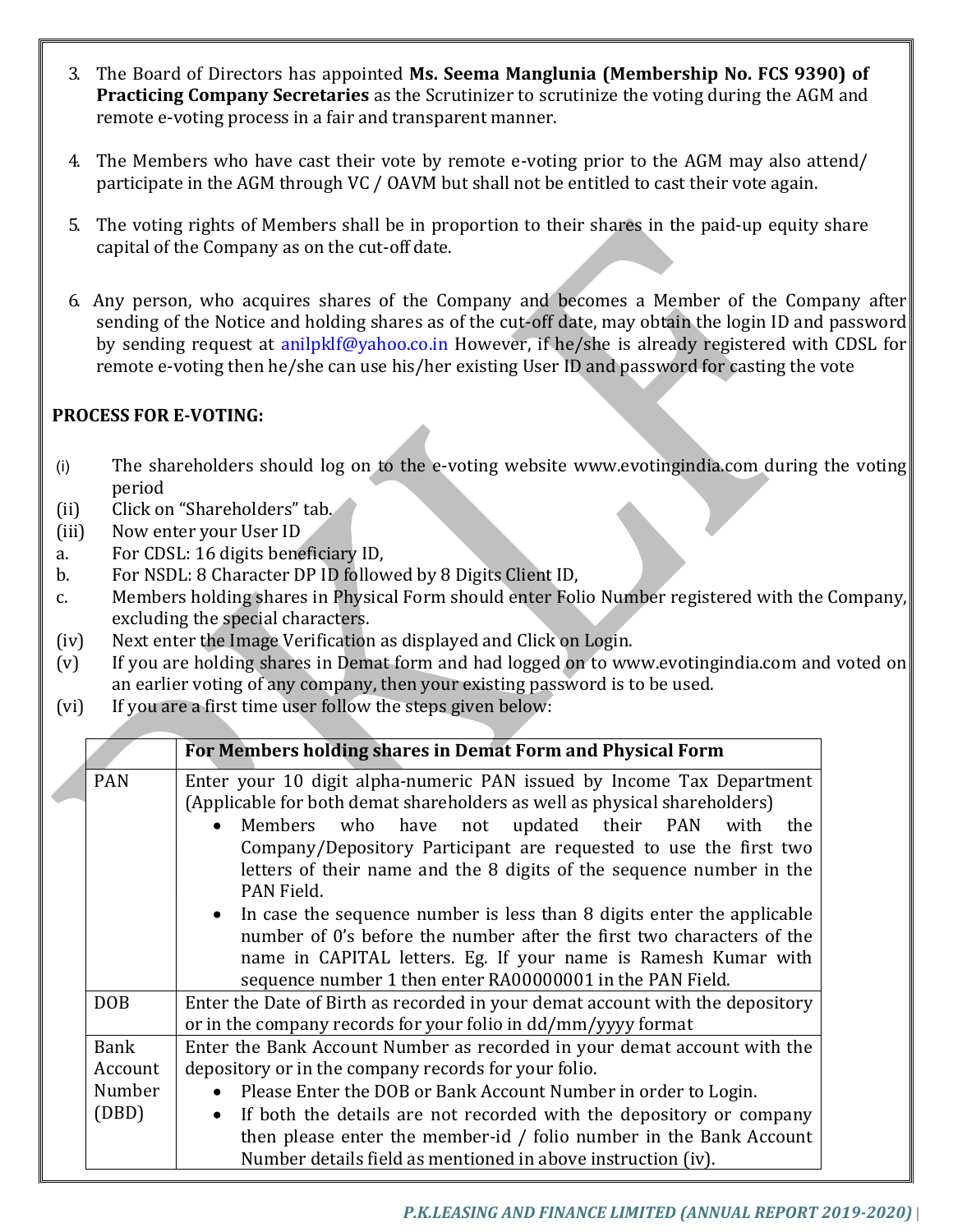- (vii) After entering these details appropriately, click on **"SUBMIT"** tab.
- (viii) Members holding shares in physical form will then directly reach the Company selection screen. However, members holding shares in demat form will now reach 'Password Creation' menu wherein they are required to mandatorily enter their login password in the new password field. Kindly note that this password is to be also used by the demat holders for voting for resolutions of any other company on which they are eligible to vote, provided that company opts for e-voting through CDSL platform. It is strongly recommended not to share your password with any other person and take utmost care to keep your password confidential.
- (ix) For Members holding shares in physical form, the details can be used only for e-voting on the resolutions contained in this Notice.
- (x) Click on the EVSN for the relevant Company Name i.e.**" P.K. LEASING & FINANCE LTD."** on which you choose to vote.
- (xi) On the voting page, you will see **"RESOLUTION DESCRIPTION"** and against the same the option "YES/NO" for voting. Select the option YES or NO as desired. The option YES implies that you assent to the Resolution and option NO implies that you dissent to the Resolution.
- (xii) Click on the **"RESOLUTIONS FILE LINK"** if you wish to view the entire Resolution details.
- (xiii) After selecting the resolution you have decided to vote on, click on **"SUBMIT".** A confirmation box will be displayed. If you wish to confirm your vote, click on "OK", else to change your vote, click on "CANCEL" and accordingly modify your vote.
- (xiv) Once you **"CONFIRM"** your vote on the resolution, you will not be allowed to modify your vote.
- (xv) You can also take out print of the voting done by you by clicking on **"Click here to print"** option on the Voting page.
- (xvi) If Demat account holder has forgotten the same password then enter the User ID and the image verification code and click on Forgot Password & enter the details as prompted by the system.
- (xvii) **Note for Institutional Shareholders & Custodians:**
- Institutional shareholders (i.e. other than Individuals, HUF, and NRI etc.) and Custodians are required to log on to https://www.evotingindia.com and register themselves as Corporate.
- A scanned copy of the Registration Form bearing the stamp and sign of the entity should be emailed to helpdesk.evoting@cdslindia.com.
- After receiving the login details they have to create a compliance user which should be created using the admin  $l$  ogin and password. The Compliance user would be able to link the account(s) for which they wish to vote on.
- The list of accounts should be mailed to helpdesk.evoting@cdslindia.com and on approval of the accounts they would be able to cast their vote.
- A scanned copy of the Board Resolution and Power of Attorney (POA) which they have issued in favour of the Custodian, if any, should be uploaded in PDF format in the system for the scrutinizer to verify the same.
- (xviii) In case you have any queries or issues regarding e-voting, you may refer the Frequently Asked Questions ("FAQs") and e-voting manual available at www.evotingindia.com under help section or write an email to helpdesk.evoting@cdslindia.com or contact them at 1800 22 5533.

(xix) Shareholders can also cast their vote using CDSL's mobile app m-voting available for android based mobiles. The m-voting app can be downloaded from Google Play Store. IPhone and Windows phone users can download the app from the App Store and the Windows Phone store. Please follow the instructions as prompted by the mobile app while voting on your mobile.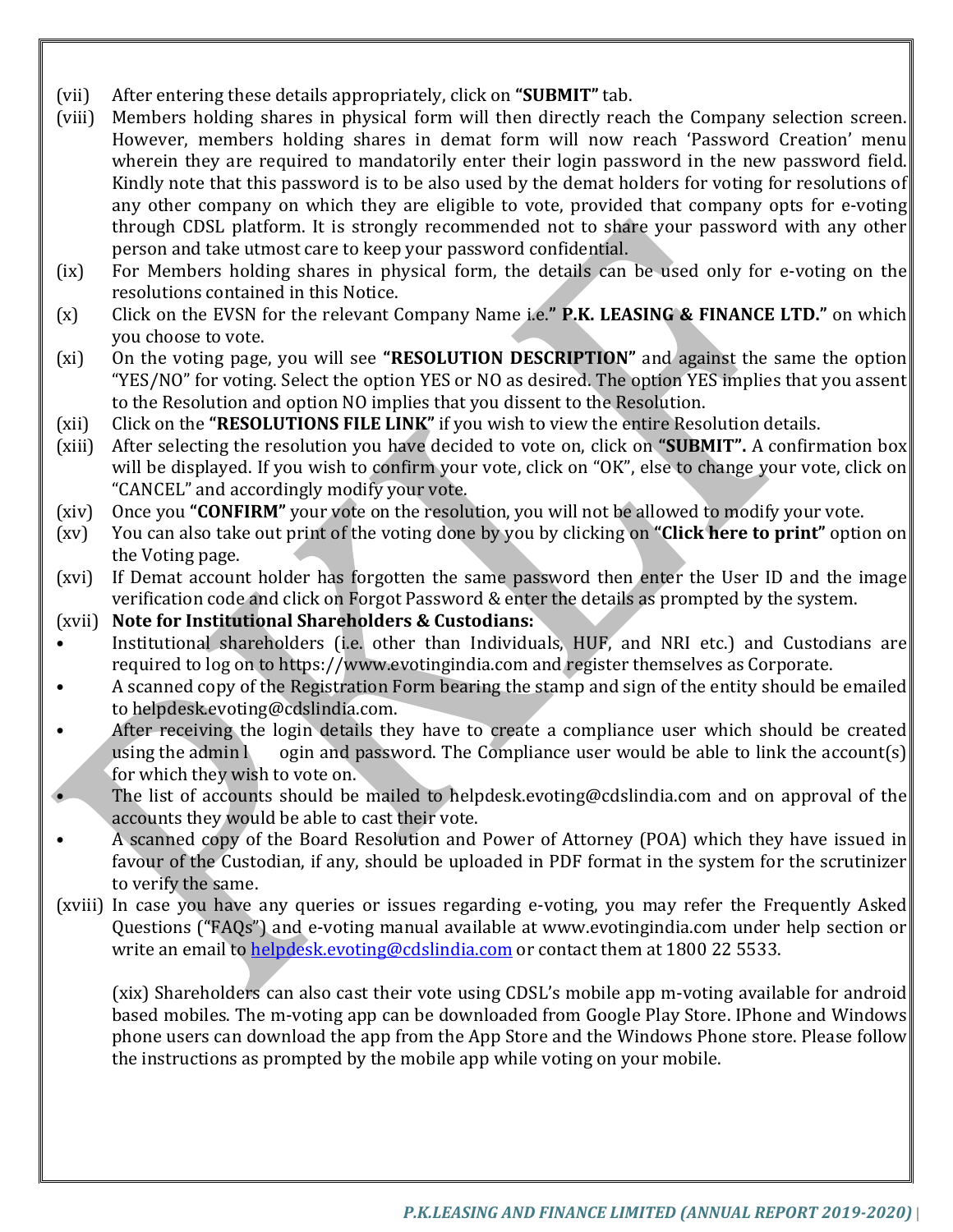# **Explanatory Statement**

# **(Pursuant to section 102 of Companies Act, 2013)**

#### **ITEM NO.3**

#### **Item No.1:**

Mr.Anil Kumar Agarwal (DIN‐**00315722**) aged 45 years is a Graduate and Chairman of the Company. He is a prominent industrialist with wide business experience.

He is a key promoter of the Company. He has in-depth knowledge of the core business of the Company. During his long association as Director of the Company, he has provided with lot of impetus related to proper functioning as well as general administration of the Company.

He has been affiliated with the Company as a member of the Board of Directors since 24th May, 2000 and from then the Company has been taking the advantage of his guidance and supervision. He has an experience of more than 19 years on all aspects of business of the Company and is engaged in supervision & conduct of business of the Company, along with a team of senior management personnel, who assist him in carrying out his activities, subject to the overall supervision & control of the Board.

As on date, he holds 11600 Shares (0.373%) equity shares in the Company.

He is a Member in Stakeholders Relationship Committee and Audit Committee of the Company.

Considering his knowledge and experience, the Board of Directors of the Company, on recommendation of Nomination and Remuneration Committee, in its meeting held on 27th January, 2020, unanimously appointed Mr.Anil Kumar Agarwal (DIN‐**00315722**) as a Managing Director of the Company for a period of 5 (Three) years with effect from 01.04.2020 with terms and conditions specified in the resolution no. 3 in terms of Section 196,197,198, Section II of Part II of Schedule V and applicable provisions of the Companies Act, 2013 and rules made thereunder.

As per Section 197 of the Companies Act, 2013, the total managerial remuneration payable by a public company, to its directors, including managing director and whole-time director, and its manager in respect of any financial year shall not exceed eleven per cent of the net profits of that company for that financial year computed in the manner laid down in section 198 except that the remuneration of the directors shall not be deducted from the gross profits. Provided that the company in general meeting may, authorise the payment of remuneration exceeding eleven per cent. of the net profits of the company, subject to the provisions of Schedule V.

Section II of Part II of Schedule V prescribes the limit of maximum remuneration to be paid to a managerial Personnel by taking approval from shareholders of the Company by way of Ordinary resolution. Provided that the remuneration in excess of Limits as specified in Section II of Part II of Schedule V may be paid if the resolution passed by the shareholders is a special resolution.

Since remuneration payable to all managerial personnel of the Company may exceed 11% of net profit of the Company, the Board of Directors have decided to take approval from Shareholders of the Company by way of ordinary resolution as per provisions of Section 196,197,198, Section II of Part II of Schedule V of the Companies Act, 2013 and rules made thereunder.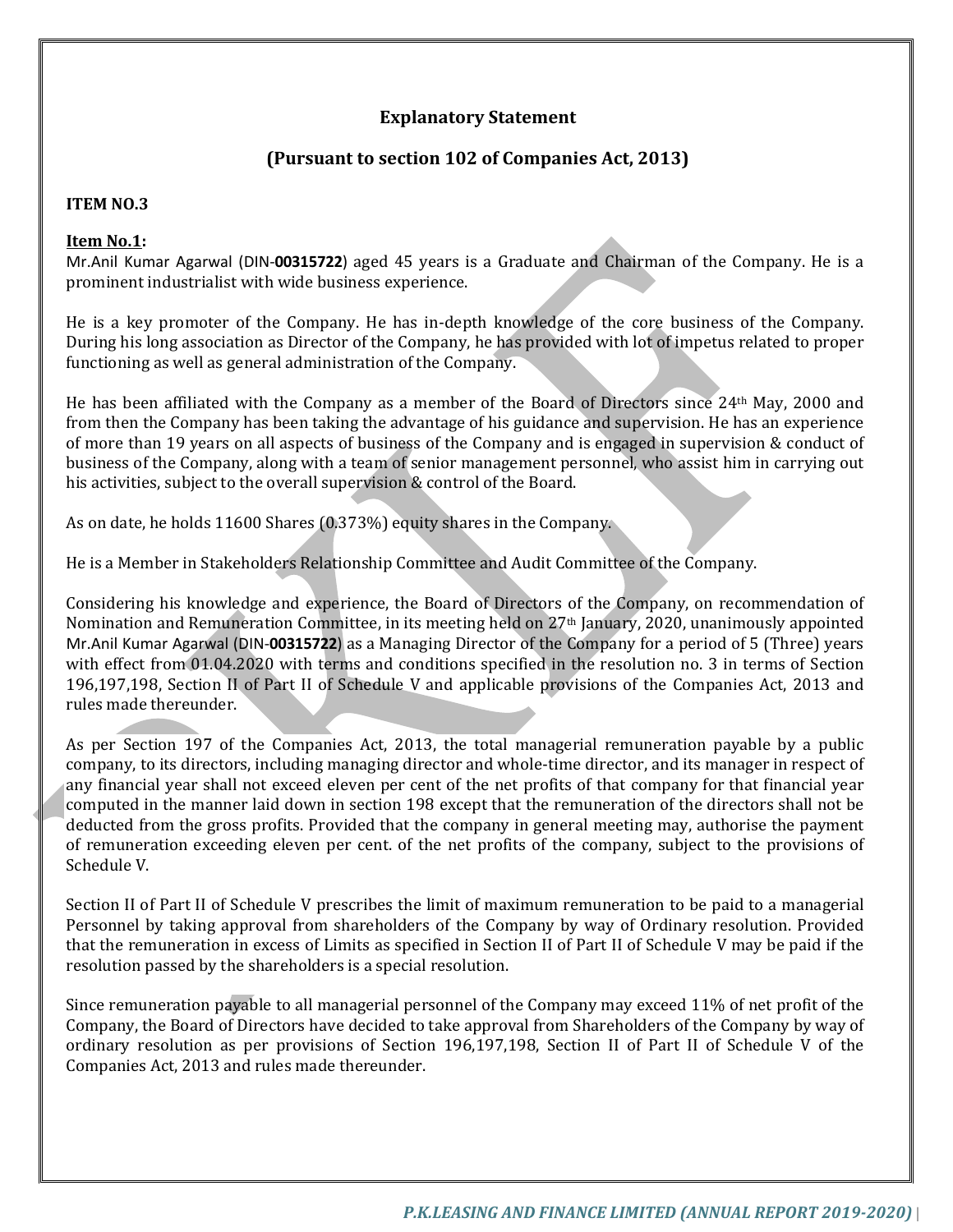Further the company is not required to take prior approval of the bank or public financial institution or nonconvertible debenture holders or any other secured creditor, as the Company has not defaulted in payment of dues to any bank or public financial institution concerned or non-convertible debenture holders or any other secured creditor.

The above may be treated as a written memorandum setting out the terms of appointment of Mr Anil Kumar Agarwal as a Managing Director under Section 190 of the Companies Act, 2013.

#### **STATEMENT OF PARTICULARS (PURSUANT TO SCHEDULE‐V TO THE COMPANIES ACT, 2013) MR ANIL KUMAR AGARWAL, MANAGING DIRECTOR**

### **I. General information:**

**(1) Nature of industry:** NBFC

**(2) Date or expected date of commencement of commercial production:** 08.07.1972

**(3) In case of new companies, expected date of commencement of activities as per project approved by financial institutions appearing in the prospectus:** Not Applicable

# **(4) Financial performance based on given indicators:**

| <b>Particulars</b>              | 2019-20   |
|---------------------------------|-----------|
| <b>Total Revenue</b>            | 24,09,787 |
| <b>Total Expenses</b>           | 23,81,704 |
| Profit / (Loss) Before Taxation | 42,628    |
| <b>Profit after Taxation</b>    | 8,839     |
|                                 |           |

# **(5) Foreign investments or collaborations, if any:** Not Applicable

# **II. Information about the appointee:**

# **(1) Background details:**

Mr.Anil Kumar Agarwal (DIN‐**00315722**) aged 45 years is a Graduate and Chairman of the Company. He is a prominent industrialist with wide business experience.

He is a key promoter of the Company. He has in-depth knowledge of the core business of the Company. During his long association as Director of the Company, he has provided with lot of impetus related to proper functioning as well as general administration of the Company.

He has been affiliated with the Company as a member of the Board of Directors since 24th May, 2000 and from then the Company has been taking the advantage of his guidance and supervision. He has an experience of more than 19 years on all aspects of business of the Company and is engaged in supervision & conduct of business of the Company, along with a team of senior management personnel, who assist him in carrying out his activities, subject to the overall supervision & control of the Board.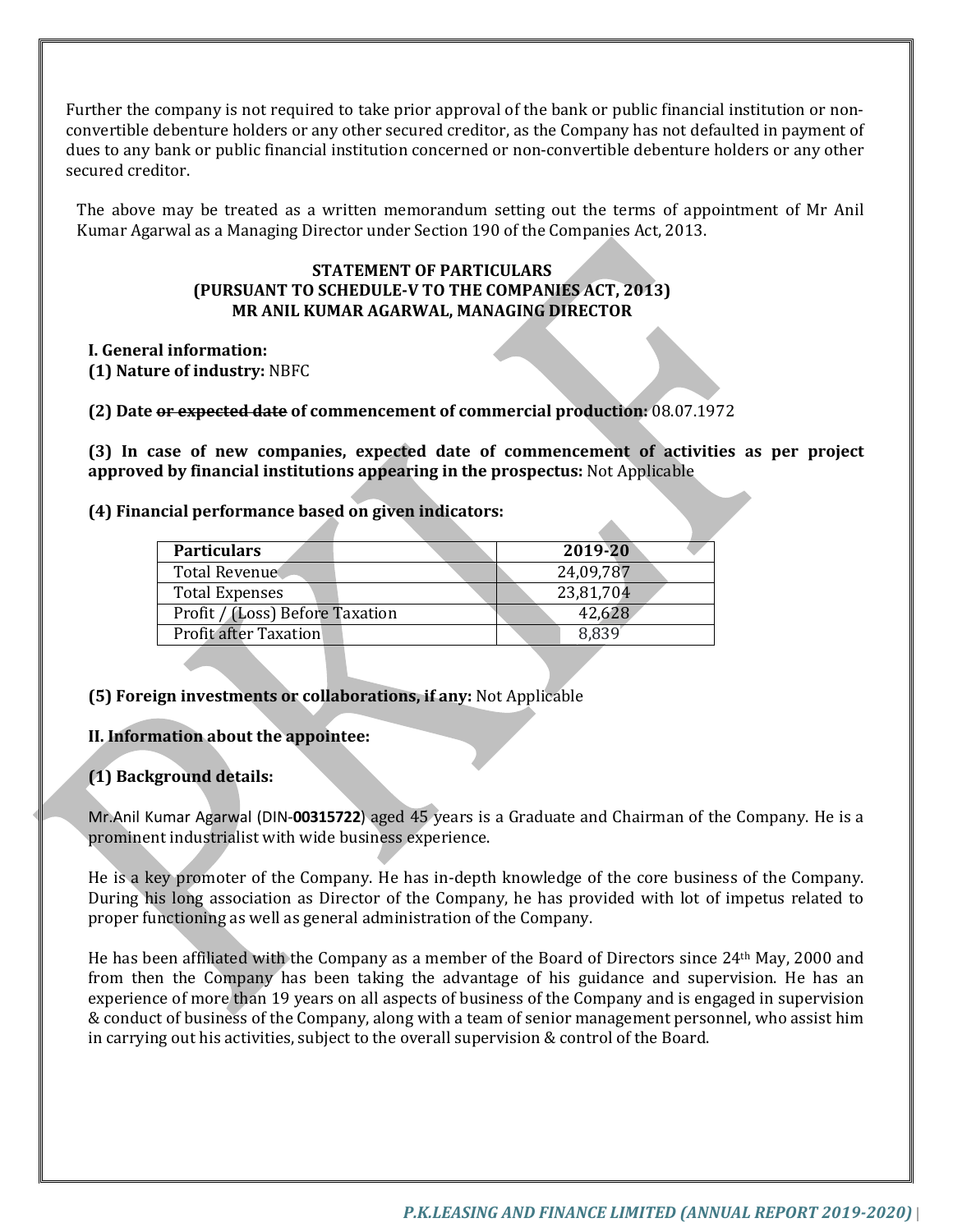#### **(2) Past remuneration:**

He had been drawing salary of Rs. 75,000/- per month as Managing Director with effect from 1st April, 2015 to 31st March, 2020 and the same had been approved by the Shareholders of the Company in their Extra Ordinary General Meeting held on  $31<sup>st</sup>$  March, 2015. The remuneration was paid to him in accordance with Section 197, 198 and Schedule V of the Companies Act, 2013 as the total remuneration paid to the Directors including managerial Personnel of the Company were within the limit of 11% of net profit as per Section 197 of the Companies Act, 2013.

## **(3) Recognition or awards:**

Not Applicable

# **(4) Job profile and his suitability:**

He is a key promoter of the Company. He has in-depth knowledge of the core business of the Company. During his long association as Director of the Company, he has provided with lot of impetus related to proper functioning as well as general administration of the Company.

He has been affiliated with the Company as a member of the Board of Directors since 1st November, 2003 and from then the Company has been taking the advantage of his guidance and supervision. He has an experience of more than 16 years on all aspects of business of the Company and is engaged in supervision & conduct of business of the Company, along with a team of senior management personnel, who assist him in carrying out his activities, subject to the overall supervision & control of the Board.

Considering his knowledge and experience, the Board of Directors of the Company unanimously appointed Mr.Anil Kumar Agarwal (DIN‐**00315722**) as a Managing Director of the Company for a period of 5 (Three) years with effect from 01.04.2020 with terms and conditions specified in the resolution no. 3 in terms of Section 196,197,198, Section II of Part II of Schedule V and applicable provisions of the Companies Act, 2013 and rules made thereunder. He will perform his duties as such with regard to all work of the Company and will manage and attend to such business and carry out the orders and directions given by the Board from time to time in all respects and conform to and comply with all such directions and regulations as may be assigned by the Board from time to time. The Board may also from time to time entrust to and confer upon him for the time being such power exercisable under the authority of the Board as it think fit and may confer such power for such time and to be exercised for such objects and purpose and upon such terms and conditions and with such restrictions as it think fit and may from time to time revoke, withdraw, alter or vary all or any such power. His function will be under the overall authority and supervision of Board of Directors.

# **(5) Remuneration proposed:**

Salary, other perquisites and other terms as fully set out in resolution no. 3 of the Notice. The remuneration proposed is the remuneration as per Schedule V of the Companies Act, 2013.

## **(6) Comparative remuneration profile with respect to industry, size of the company, profile of the position and person (in case of expatriates the relevant details would be with respect to the country of his origin):**

Taking into consideration the size of the Company, the profile of the appointee, the responsibilities shouldered by him and the industry benchmarks, the remuneration proposed to be paid is commensurate with the remuneration packages paid to similar senior level appointee in other companies.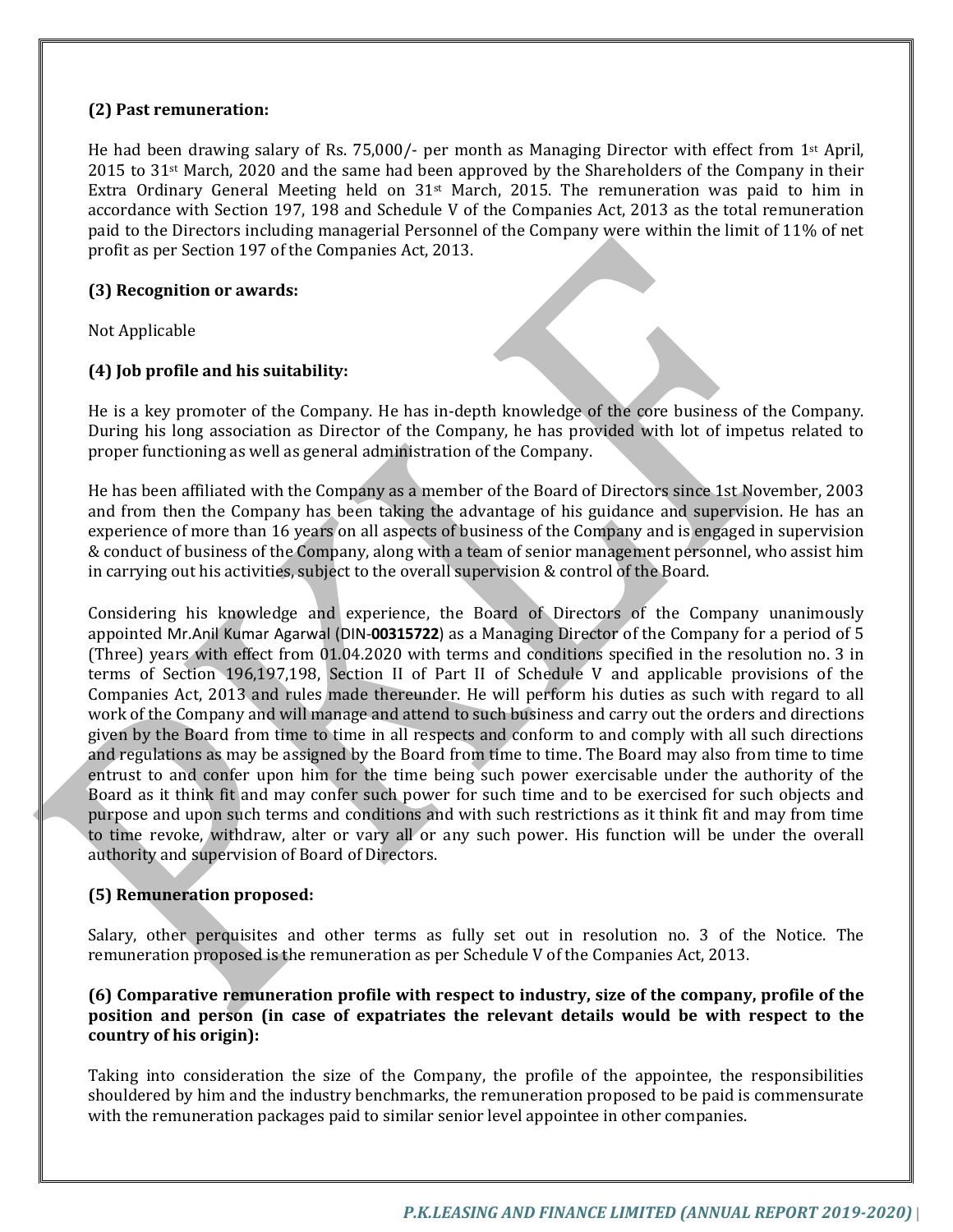### **(7) Pecuniary relationship directly or indirectly with the company, or relationship with the managerial personnel, if any.:**

Mr Anil Kumar Agarwal is related to Director Mrs Ruchi Agarwal being his wife and Key Managerial Personnel Mr Nand Kishore Agarwal (CFO) being his father. Besides his remuneration, the Company has related party transactions with entities in which Mr Anil Kumar Agarwal is interested. The Board of Directors and Audit Committee duly approves the related party transactions and in the opinion of Board of Directors of the Company, none of the transactions is prejudicial to the interest of the Company. The Company discloses the related party transactions annually in the financial statements of the Company.

#### **III. Other information:**

### **(1) Reasons of loss or inadequate profits:**

Despite the best efforts of the Senior Management, the financial performance of the Company was not as per the expectation and due to cyclical phase in which the company is currently passing through, the Company had inadequate profits for the Financial Year 2019-20. However, it may be noted that the reasons for inadequate profit were beyond the control of the Company and those reasons cannot be attributed to laxity in performance of the Management of the Company. The proposed remuneration is within the limits of Schedule V of the Companies Act, 2013.

# **(2) Steps taken or proposed to be taken for improvement:**

To address these challenges, the Company has initiated several measures towards achieving organizational and operating efficiencies, alongside working on improvements in process and controls. These cut across manufacturing, supply, chain, quality and other domains, and address issues of cost controls, value analysis**.**

# **(3) Expected increase in productivity and profits in measurable terms:**

It is difficult to forecast the productivity and profitability in measurable terms. However, the Company expects that productivity and profitability may improve and would be comparable with the industry average.

Except Mr Anil Kumar Agarwal, being an appointee and Mr Nand Kishore Agarwal, Whole CFO, being his relative, Mrs Ruchi Agarwal, director being his wife none of the Directors and Key Managerial Personnel of the Company and their relatives is concerned or interested, financial or otherwise, in the resolution set out at Item No.3. This Explanatory Statement may also be regarded as a disclosure under SEBI (Listing Obligations & Disclosure Requirements) Regulations, 2015

The Board recommends the Ordinary Resolution set out at Item No. 3 of the Notice for approval by the Shareholders of the Company.